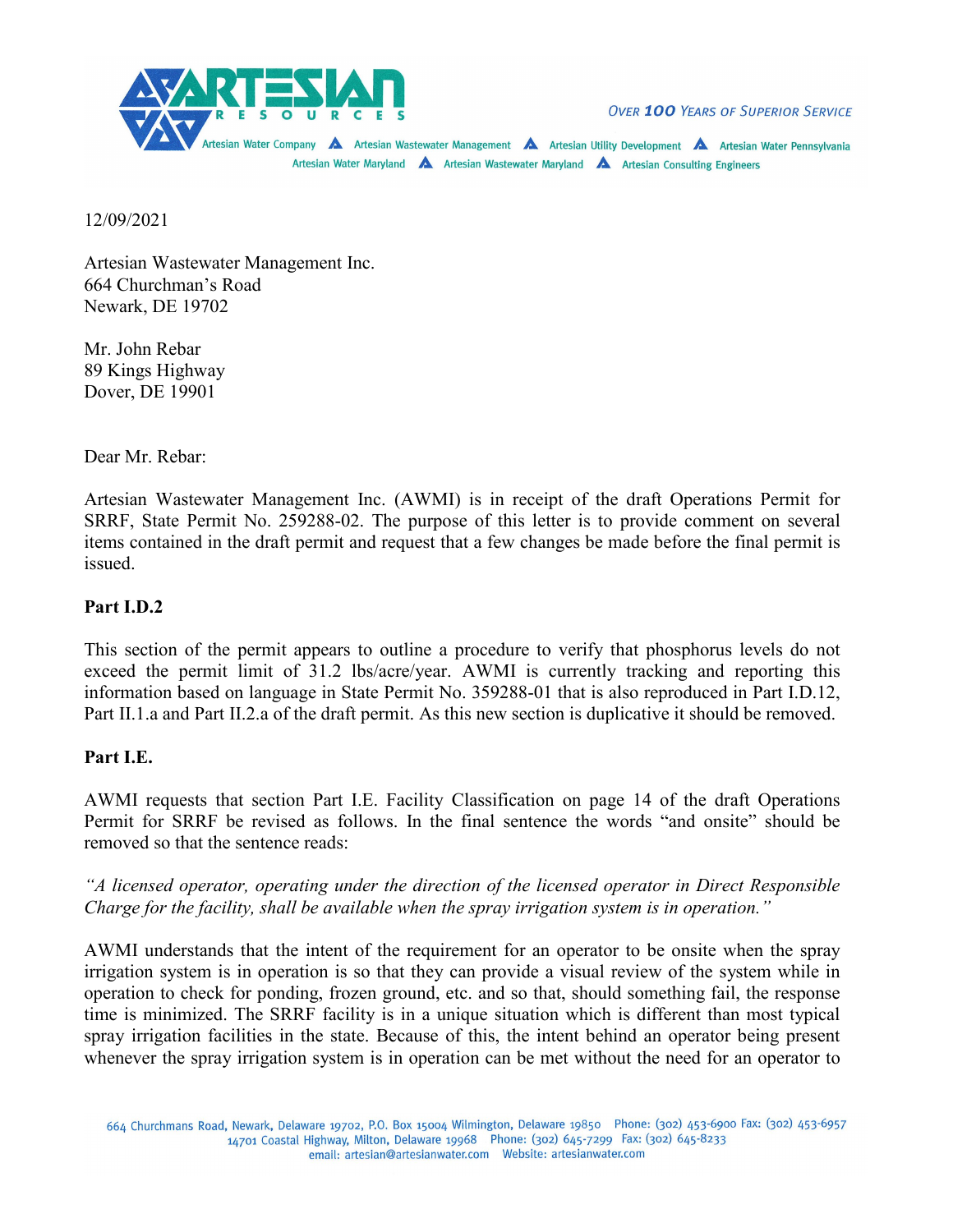be physically present at the SRRF facility during all spray operations. The reasons for this are as follows.

- 1. SRRF is an expansive facility with spray operations occurring across hundreds of acres. Visual inspections are conducted daily. However, the operator onsite does not rely solely on these periodic visual inspections but also a series of redundant sensors, SCADA, alarm systems and other controls/safeguards which can all be monitored onsite or remotely. This system of safeguards, which detects, notifies and can discontinue flow, performs the same way whether the operator is onsite or not. AWMI maintains a one-hour response time to any and all alarms throughout its system. Should an event happen at SRRF, safeguards such as the Reinke Center Pivot controls, remote alarm system and the Artesian SCADA system notify the operator on call immediately. They can then respond in real time using the remotecontrol capabilities of the system, thus allowing the response time to be immediate without requiring travel time to arrive onsite to take corrective action. Accordingly, the intent of the requirement is being met whether an operator is at the SRRF facility when spray operations are happening or not.
- 2. SRRF utilizes active farmland for disposal. In accordance with the MOU between DNREC and the Department of Agriculture, AWMI staff prioritize the needs of the crops over the needs of the wastewater disposal operation. To that end, several irrigation rigs require continued operation for more than 24 hours to complete their cycle and the farmer often asks that spray operations be conducted throughout the night to minimize the amount of evaporation and ensure that the crops are getting the volume of water that they need. An operator is on call throughout the night, but does not need to be onsite while a rig is running during those hours for the system to function.
- 3. Frozen ground, and other circumstances when spray operations must cease are monitored as part of daily procedures conducted by the operators. The fields are inspected and weather forecasts are reviewed to determine if and where spray operations on a given day should be conducted.

In light of these facts, AWMI requests that the requirement that an operator be onsite whenever the spray irrigation system is operating be removed from the proposed permit language prior to issuance of the final permit.

## **Part I.I.8. & I.I.9**

These sections provide for an "immediate" disruption of normal operations and diversion back to the combined influent/off-spec lagoon due to test results associated with turbidity and fecal content of the treated effluent. While AWMI agrees with the intent of these sections, we believe that the procedures written for total nitrogen content of effluent should apply to both the turbidity and fecal content similar to the requirement recently issued in State Permit No. 597261-01 (Allen Harim Operating Permit dated April 27, 2021). Part I Section I.8 and Part I Section I.9 should be replaced in their entirety with an edited version, adjusted to meet AWMI's specific process. Reasons for making these changes are as follows.

1. Sensors such as turbidity meters will eventually wear out, or can register false positives due to momentary variances in flows etc. Taking the drastic action of diversion without first determining if a result is a false positive represents a huge potential risk to the system which operates best when steady state conditions are maintained. These conditions will be inevitably disrupted in the event of diversion.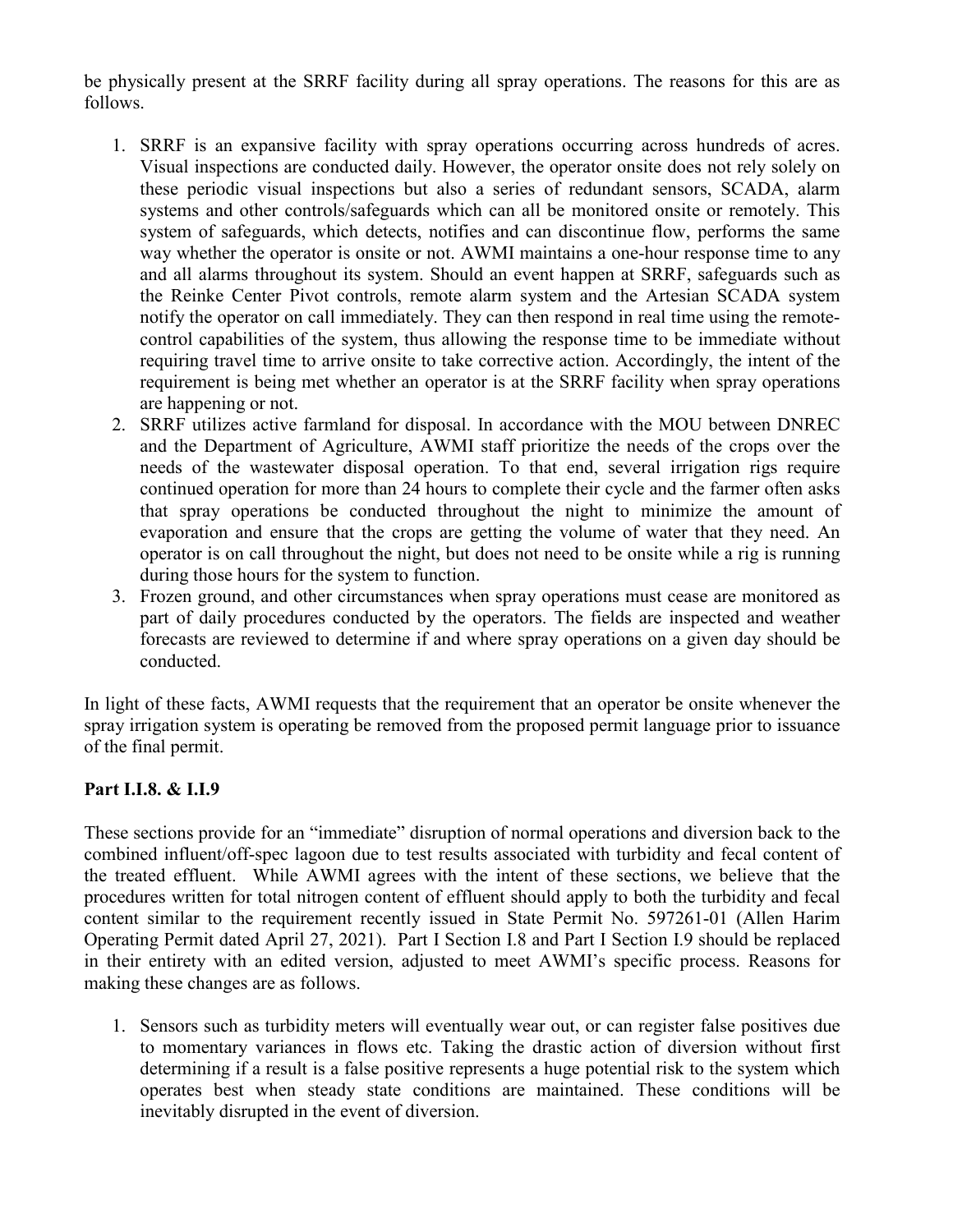2. Part I Section 10 appropriately requires testing and a contingency plan to stop spray operations and correct fecal presence in the event it is discovered within the 90-milliongallon storage lagoon. However, the draft permit requirements under Part I Section 9 unnecessarily disrupts plant operations by requiring immediate diversion before verifying that an exceedance is not the result of corrupted sampling or incorrect testing procedures. The most recent requirements issued in Allen Harim's Operations Permit (State Permit No. 597261-01) allow for resampling and corroboration of test results before diversion is required. Flow is not immediately sprayed upon exiting the proposed SRRF WWTP. Upon discharge from the plant it will be pumped into the 90-million-gallon effluent storage lagoon where it will mix with the flow from Allen Harim as well as effluent discharged from the plant on previous days. This huge volume of water acts as a buffer, absorbing any short-term overages and diluting them with the compliant water that was already stored in the lagoon. Any short-term issues will be diluted to a level that they are no longer out of compliance.

In light of these factors, AWMI proposes the following language be included in the permit to replace Part I.I.8 and Part I.I.9:

*In the event that analytical results of a treated wastewater effluent sample indicate an exceedance of any of the maximum limitations for fecal coliform bacteria or turbidity set by this Permit, the Permittee shall collect and analyze a second sample within 24-hours after becoming aware of the exceedance. In the event the second sample results indicate that any maximum limitation is continuing to be exceeded, the following corrective actions shall be enacted:*

- *1. Notify the Department that corrective actions are being initiated.*
- *2. Submit copies of the recent analytical results indicating an exceedance to the Department.*
- *3. Immediately increase filtration through the cloth media filters. This shall be accomplished by either bringing online additional filtration capacity or decreasing the loading per square foot of filter media.*
- *4. Examine operation and maintenance logs for improper operational procedures.*
- *5. Conduct a physical inspection of the treatment system to detect abnormalities. Any abnormalities discovered shall be corrected.*

*Within 24 hours of enacting these corrective actions the Permittee shall collect and analyze a third sample for fecal coliform bacteria and/or turbidity from the treatment plant discharge. If the analytical results from samples of treated wastewater effluent no longer indicate an exceedance of any of the maximum limitations, the Permittee shall notify the Department and may resume normal operations. The Permittee shall collect and analyze a fourth sample for fecal coliform bacteria and/or turbidity. If the analytical results from the fourth sample of treated wastewater effluent remains under all of the maximum limitations normal operations may resume and sampling shall return to its normal schedule.* 

*In the event that analytical results of the third sample continue to indicate that an exceedance of any of the maximum limitations for fecal coliform bacteria or turbidity set by this Permit is still occurring the following corrective actions shall be enacted:*

- *1. Notify the Department that further corrective actions are being initiated.*
- *2. Submit copies of the recent analytical results indicating an exceedance to the Department.*
- *3. Effluent from the plant shall be diverted away from the 90-million-gallon storage lagoon*  back to the influent equalization/diversion lagoon for further treatment.